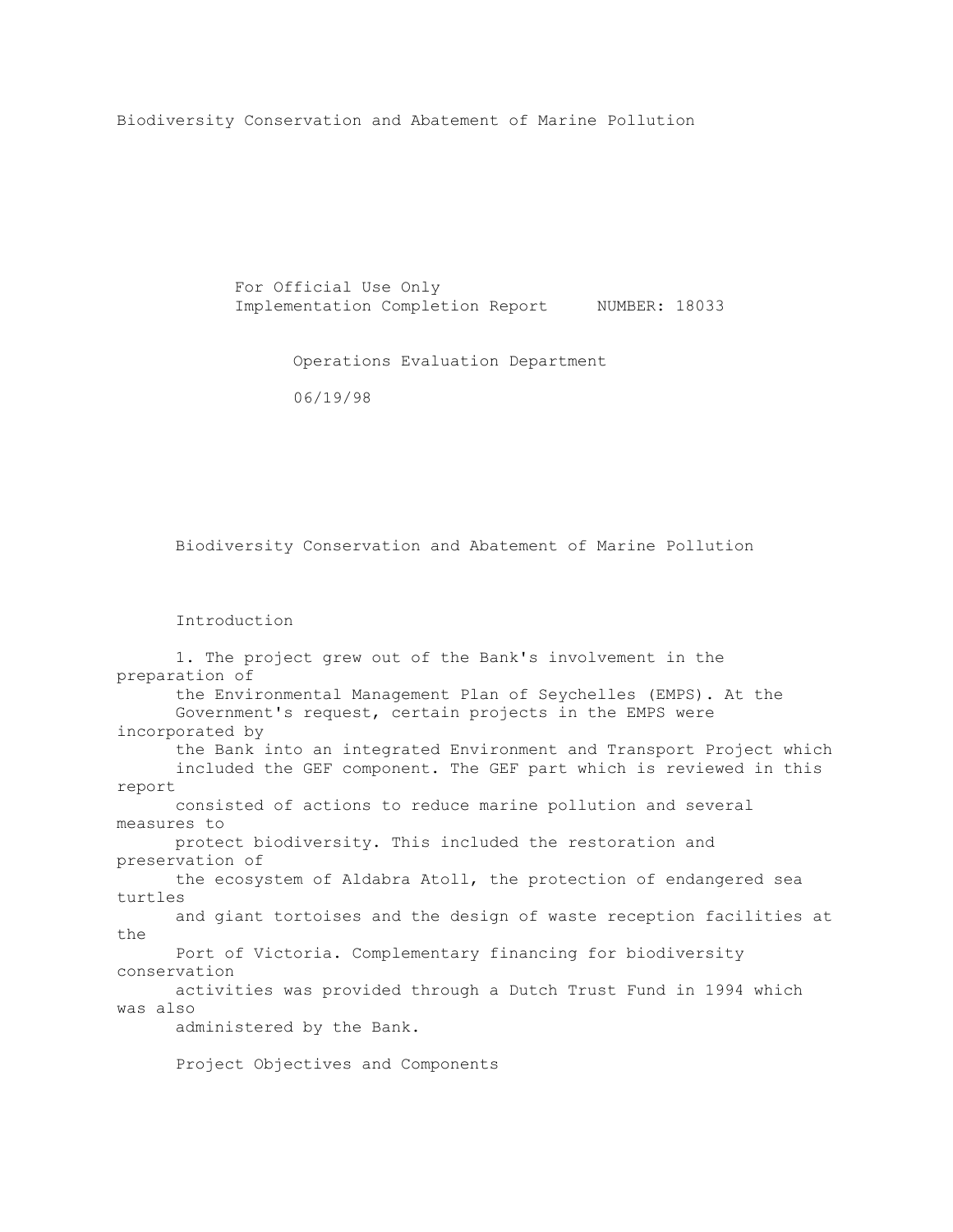2. The objectives of the GEF Project as defined in the Staff Appraisal Report were to protect biodiversity and limit pollution of international waters around Seychelles. The project comprised three main components: Component 1: Restoration and preservation of the Aldabra ecosystem This was to be achieved by the rehabilitation of the scientific research station; strengthening of scientific and managerial personnel; and eradication of feral goats and preparation of a long term management plan for Aldabra. Component 2: Conservation of biodiversity. This was to be achieved by the preparation of comprehensive management plans to prohibit or restrict the exploitation of two species of marine turtles, a Green Turtle protection program and the Hawksbill Turtle protection program. Two important modifications were made subsequent to the Appraisal Report, namely the removal of a turtle ranching component and the inclusion of a Giant Tortoise protection and Management Plan component. Component 3: Actions to limit pollution of international waters This was to be achieved by a feasibility study and engineering designs for the construction of facilities to receive and dispose of waste from commercial and fishing vessels at the port of Victoria. The purchase of oil spill tracking and control equipment, subsequently added to this component, was made possible when additional funds were made available following exchange rate fluctuation between the SDR and US dollar. Overall the Project objectives were appropriate and realistic. Implementation Experience and Results · Institutional Development: Institutional development has been satisfactory although further improvements are still necessary to develop the managerial capacity at the Seychelles Islands Foundation which manages Aldabra and Vallee de Mai World Heritage sites. The project has resulted in improvements in legislation, policy and scientific skills. · Physical Objectives: Physical objectives of the project have all been achieved and in some cases have even been surpassed. The research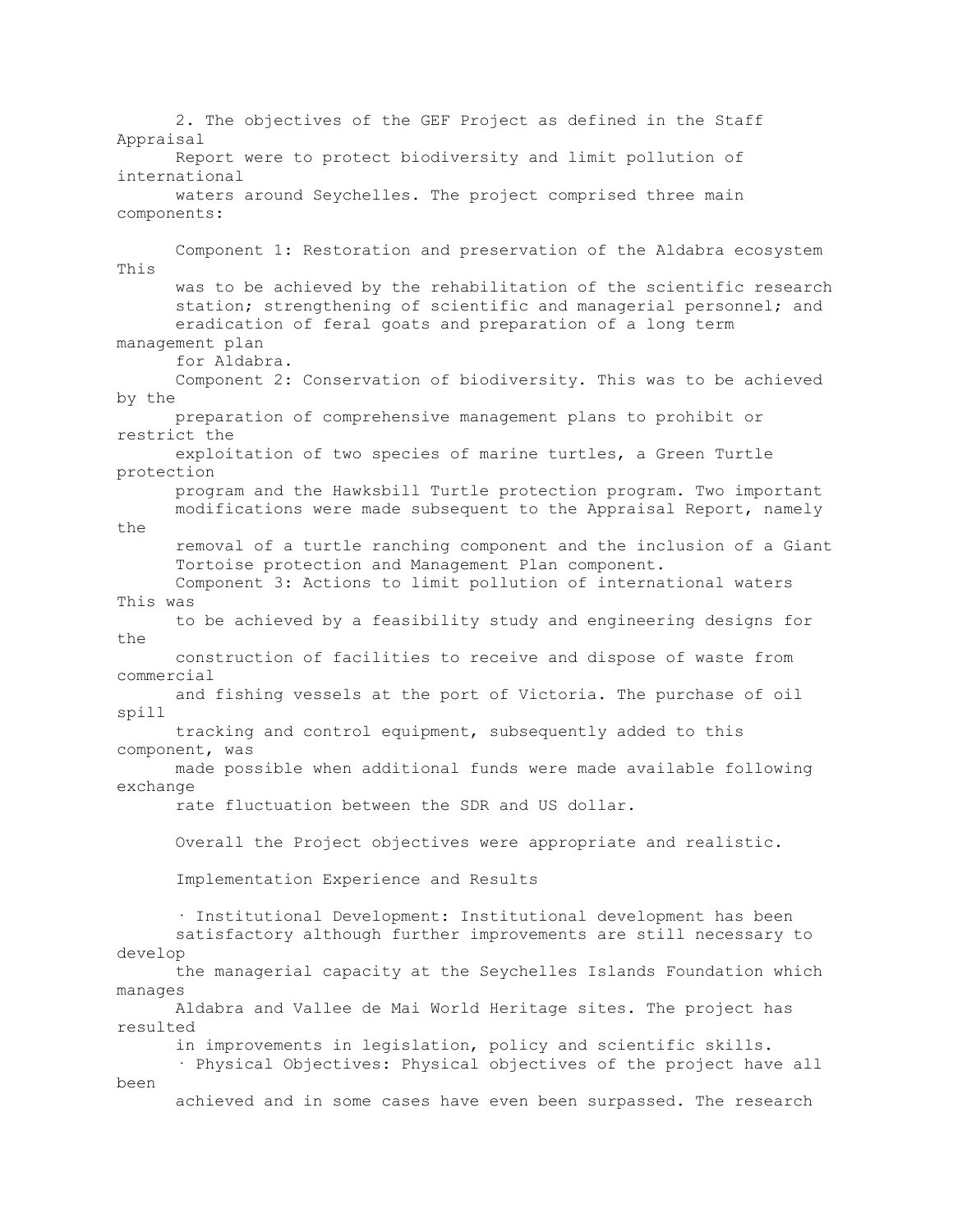facilities on Aldabra, which originally were to be repaired only, have now been successfully reconstructed. Equipment for the laboratory, turtle monitoring, and oil spill tracking and control (not foreseen in the original plan) was purchased and delivered. · Global Environmental Objectives: Global environmental objectives are deemed to have been achieved satisfactorily. The turtle shell industry is now illegal, and turtles and tortoises protected and monitored. While disposal of the turtle shells collected under the turtle protection component was not part of the agreements under the project, the existence of some shells, even in sealed containers, could present a danger to the continued successful enactment of the legislation to ban turtle shell trade. · Overall Implementation and Operation: Overall implementation and operation under the project are considered to have been highly satisfactory. The National Environment Management Plan (EMPS) Coordinator has facilitated the process locally and the implementing agencies have further improved their abilities to supervise implementation of various components. · Costs and Implementation Timetable: The project closing date was extended from December 31, 1996 to December 31, 1997 based on the availability of additional funds in the budget from exchange rate fluctuations between the Special Drawing Rights (SDR) in which the Grant was made available, and US\$ in which the Grant was disbursed. Additional activities were undertaken using these savings. All original project components were completed within the projected budget with the exception of the Study of Waste reception facilities which had an actual cost overrun of 43 percent in dollar terms as compared to appraisal estimates. This cost overrun was due to underestimation of the scope of the study during project preparation and to exchange rate fluctuation (between US\$ and NGL) during implementation and not caused by poor management. · Performance of the Bank and the Grant Recipient: In spite of high staff turnover on both sides (the Bank has had a turnover of three task managers during the first two years of project implementation and the Grant recipient has had three project coordinators) and difficulties in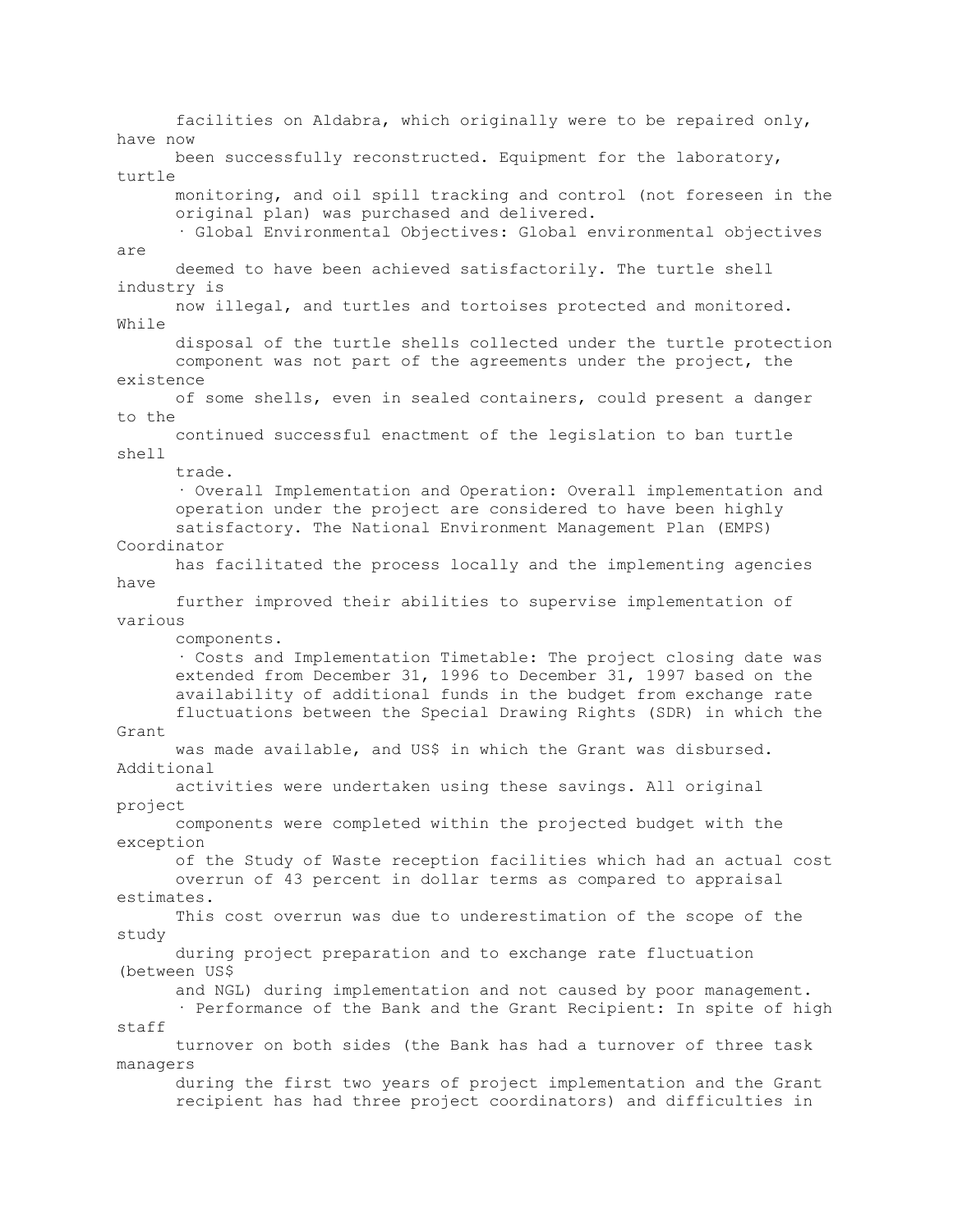supervising project implementation on Aldabra, the teams were successful in implementing the project satisfactorily. The overall performance of the Bank and the Grant Recipient is deemed to have been highly satisfactory. Summary of Findings, Future Operations and Key Lessons Learned 3. Overall, the outcome of the project is highly satisfactory. All of its objectives have been achieved and in some cases (preparation of giant tortoise management plans, and reconstruction of the Aldabra research station) they have surpassed the original project expectations. Sector policies, financial, physical and environmental objectives were all met. The project has benefited the international community, by addressing issues of global concern, and the Seychelles by assisting it to protect key components of its biodiversity. 4. The Aldabra component has been instrumental in establishing a working environment that is conducive to scientific work as well as long term management of the Aldabra World Heritage site. The new research station will permit future generations of scientists to build on the already existing body of work that has been conducted in Aldabra. The implementation of the management plan will ensure that the long term objectives of preserving Aldabra for posterity will be accomplished. 5. The restoration of the fragile ecosystem of Aldabra through the removal of one of the main introduced threats has been completed, although the eradication of goats on most of the atoll remains somewhat elusive due to the existence of a few remaining animals. Though strong signs of inbreeding have been noted on the most recent goats eradicated, there remains a risk that the population rebuilds itself over time. The SIF recognizes the threat and has decided to undertake a continuous goat eradication campaign to address the problem. The goat eradication campaign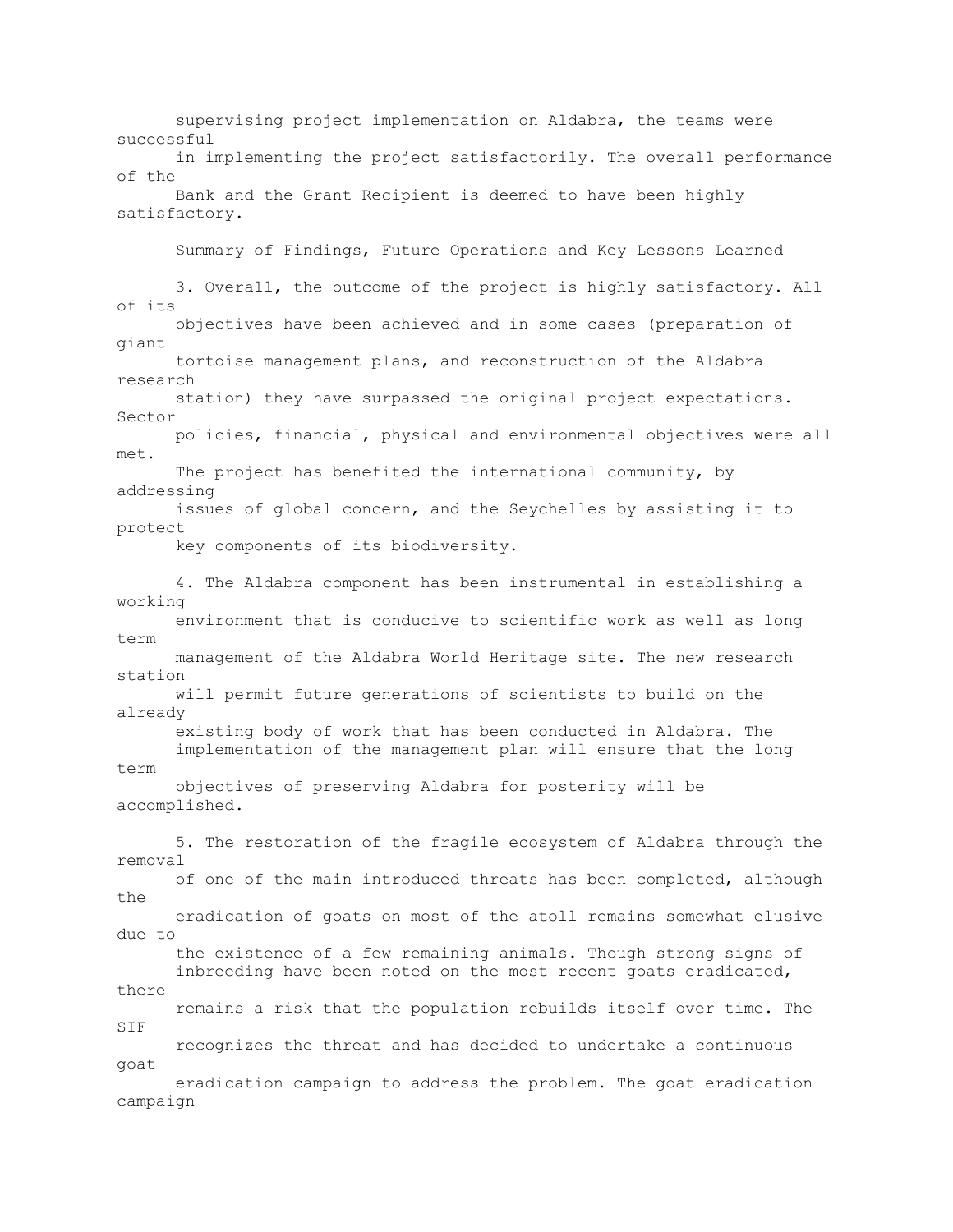is now combined with the effort to eradicate cats and rats on Aldabra. 6. Incremental cost analysis: The benefits generated through the GEF project have been primarily global in nature. The eradication of goats is almost entirely a global benefit. The other benefits include improvement of the management capacity on Aldabra and reconstruction of the research facility, with a view to facilitate international scientific research. 7. It was highly unlikely for the GoS to be able to allocate any of its own scarce resources to finance the Aldabra restoration program, or to secure any financing for this purpose without GEF assistance. To ensure sustainability of the achievements under the project and recognizing that Aldabra is unlikely to become financially self-sufficient in the near future, the SIF has committed itself to continue subsidizing the operations and maintenance of the research station for the benefit of humanity as stipulated in the World Heritage Convention. 8. The sea turtle component has led to a dismantling of about 1% of the industry base of Seychelles thus having some negative impact on the country's economy. The negative impact has been offset through the artisan retraining program. All the artisans in the turtle shell business have been retrained and are now exercising other revenue earning professions. The goodwill generated and the increased tourism revenues from the turtle protection campaigns can be sustained through maintenance of a healthy sea turtle population and are also considered positive impacts. Over the next few years the likely increase in turtle population could also have positive global benefits and would market Seychelles as a unique place for sea turtle eco-tourism. 9. Future Operations and Recommendations: It is recommended that a project be designed to build the facilities recommended in the MARPOL study.